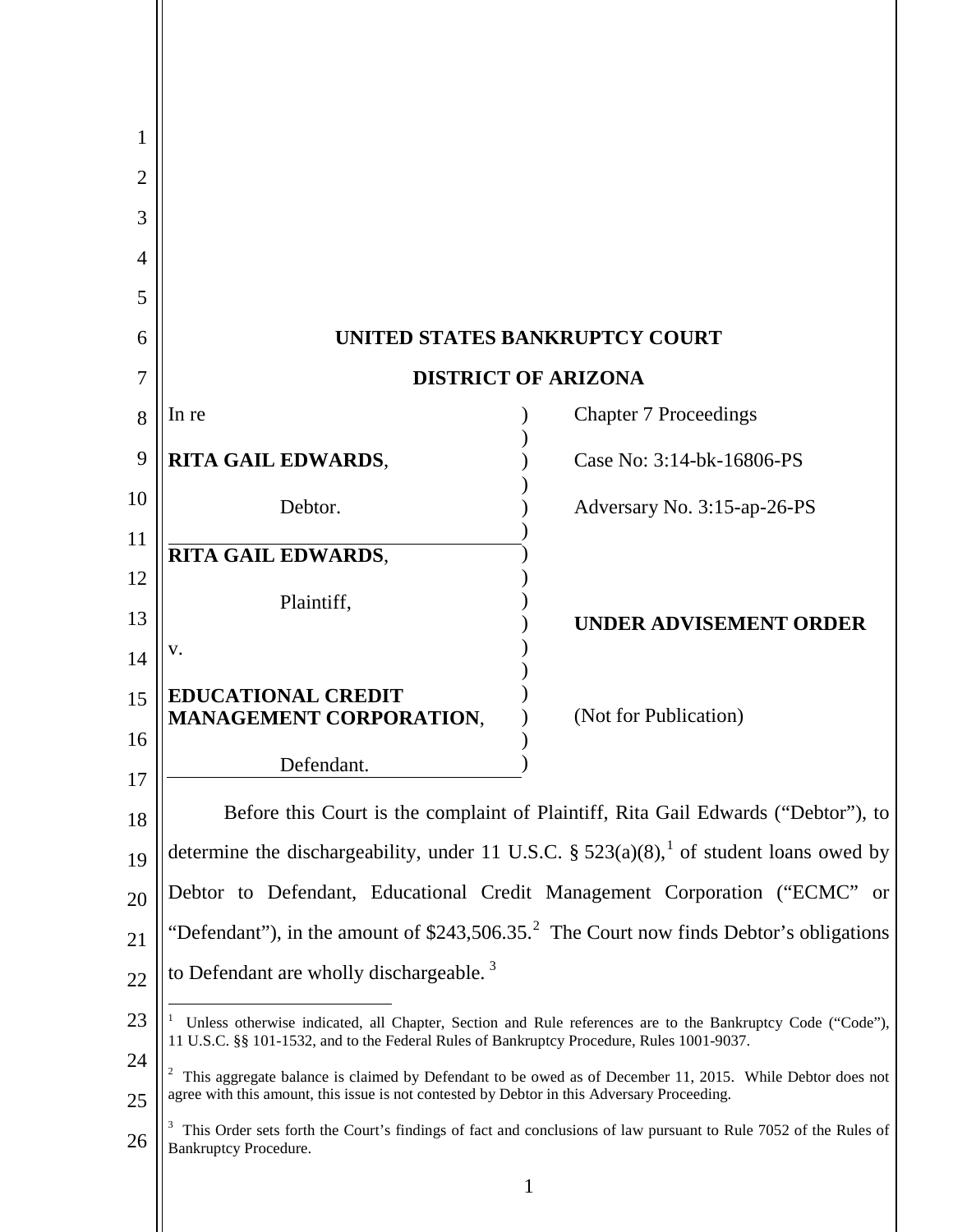# **I. BACKGROUND**

## 2

1

## **A. Procedural History**

3 4 5 6 7 8 9 10 11 12 13 14 15 Debtor filed her voluntary chapter 7 bankruptcy petition on November 10, 2014 ("Petition Date"). She filed her Schedule F reflecting an unsecured, undisputed obligation to Defendant's predecessor-in-interest in the amount of \$227,499.00 (Administrative Docket Number ("Adm. DE") 22). On January 12, 2015, Plaintiff commenced this adversary proceeding with the filing of her Complaint (DE  $1$ )<sup>4</sup> to determine the dischargeability of Debtor's student loans. An Answer was filed on February 12, 2015 (DE 11). Defendant Nelnet Loan Servicing was replaced as a party Defendant by the State of Colorado, Department of Higher Education, Colorado Student Loan Program dba College Assist ("College Assist") by order of the Court dated March 5, 2015 (DE 18). Defendant U.S. Department of Education was dismissed from this Adversary Proceeding on April 14, 2015 (DE 28). Defendant College Assist was replaced by ECMC as party defendant, pursuant to this Court's order of January 16, 2016 (DE 53).

16 17 18 19 20 The parties filed their Joint Pretrial Statement ("JTPS") (DE 42) on December 10, 2015. On January 19, 2016, the Court entered its order (DE 54) approving the parties' agreed motion (DE 49) to amend the JTPS. On February 16, 2016, the Court held a trial on this matter. At the conclusion of the trial, the Court took this matter under advisement.

21

22

### **B. The Evidence**

Two witnesses testified at trial: Jennifer Skerbinc and Debtor.

23 24 25 1. Jennifer Skerbinc. Ms. Skerbinc is a Litigation Specialist for ECMC. She testified that the amount owed by Debtor to Defendant totaled \$245,327. She reviewed Debtor's adjusted gross income, as reflected in Debtor's 2015 federal tax return

26

<sup>&</sup>lt;sup>4</sup> DE shall hereafter refer to docket entries in the adversary file in this case.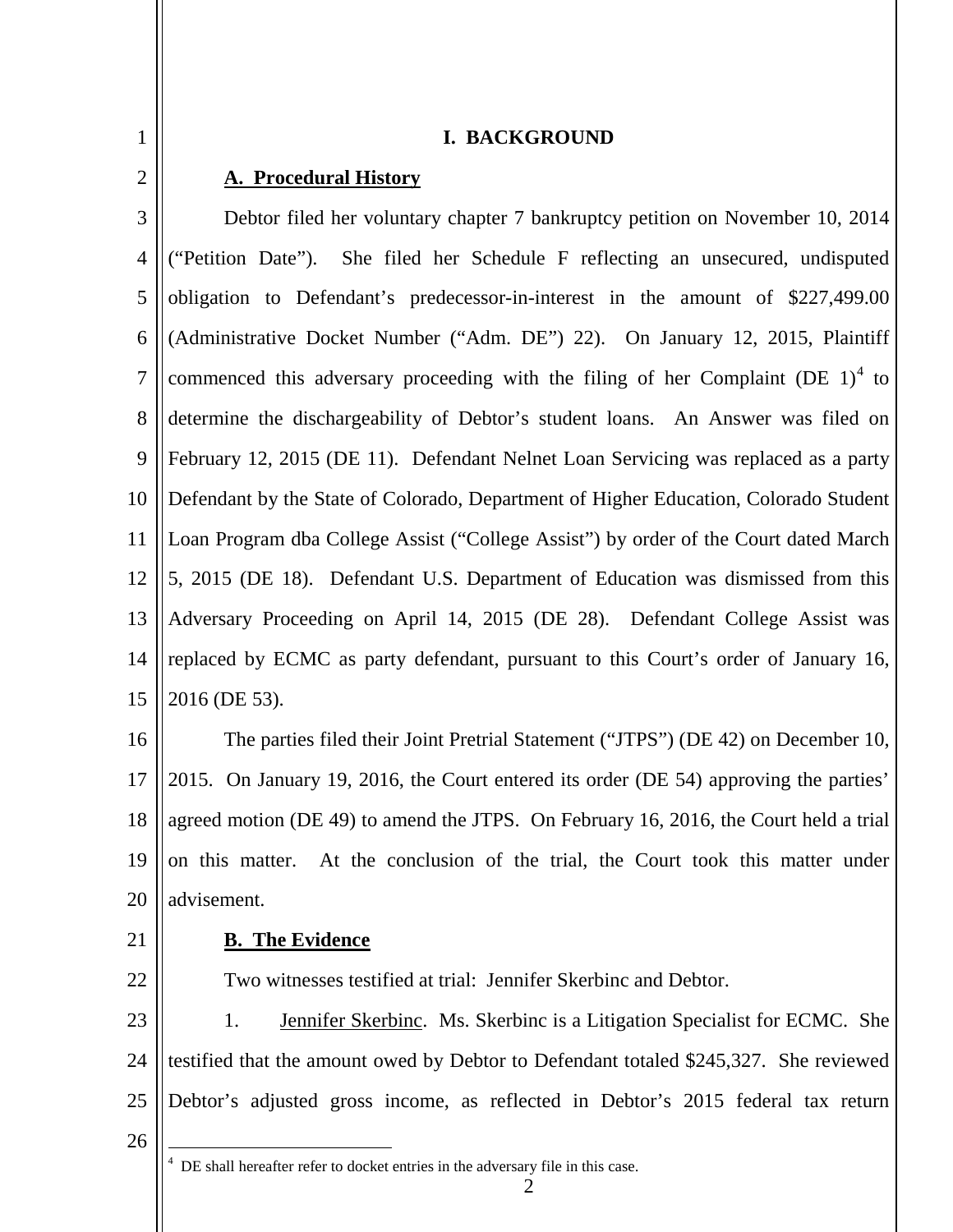1 2 3 4 5 6 7 8 9 10 (Exhibit  $8$ )<sup>5</sup>. Ms Skerbinc then reviewed the "REPAYE" and Income Based Repayment ("IBR") student loan repayment programs. Both of these student loan repayment programs call for an annual review of an obligor's income and expenses. Absent such proof, each program assumes a 5% annual increase in the obligor's earnings. Both "programs" call for a 25 year repayment program and both call for forgiveness of indebtedness of an obligor's student loans if she successfully completes 25 years of payments. The primary differences between these two programs are that the IBR program requires proof of the obligor's hardship and calls for payment of 15% of the obligor's discretionary income. The REPAYE program requires no proof of hardship and calls for payment of 10% of obligor's discretionary income.

11 12 13 14 Based on Debtor's presumed 2015 adjusted gross income of \$30,622, Ms. Skerbinc testified that Debtor's initial payments under the REPAYE program would be \$56 per month but would be \$84 per month for the first 12 months under the IBR program.

15 16 17 18 19 20 21 22 23 24 25 2. Rita Gail Edwards. Debtor is an intelligent, well-spoken, 56-year-old single woman with two adult children. The eldest, Regina Sebert, is a 34-year-old single woman who suffers from type 1 diabetes, a disease which has caused blindness, failing kidneys, and a failing pancreas. She lives on her own and receives \$844 per month in public assistance, which amount is insufficient to cover her living expenses and medical needs. Debtor's other child is Seth Sebert, a 32-year-old transwoman known as "Asia." Asia is a convicted felon, has bipolar disorder, post-traumatic stress and a host of other maladies. Asia has lived with Debtor since November 2014, but has spent the bigger end of the past 15 years in correctional institutions. Although Asia receives food stamps, she has been denied disability benefits. However, Debtor is hopeful that Asia's disability appeal will reverse this denial. According to Debtor, Asia is intelligent but is

<sup>26</sup>  $\overline{a}$  $<sup>5</sup>$  It is the Court's understanding that this tax return, while signed by the Debtor on January 11, 2016, had not been</sup> filed as of the date of the trial.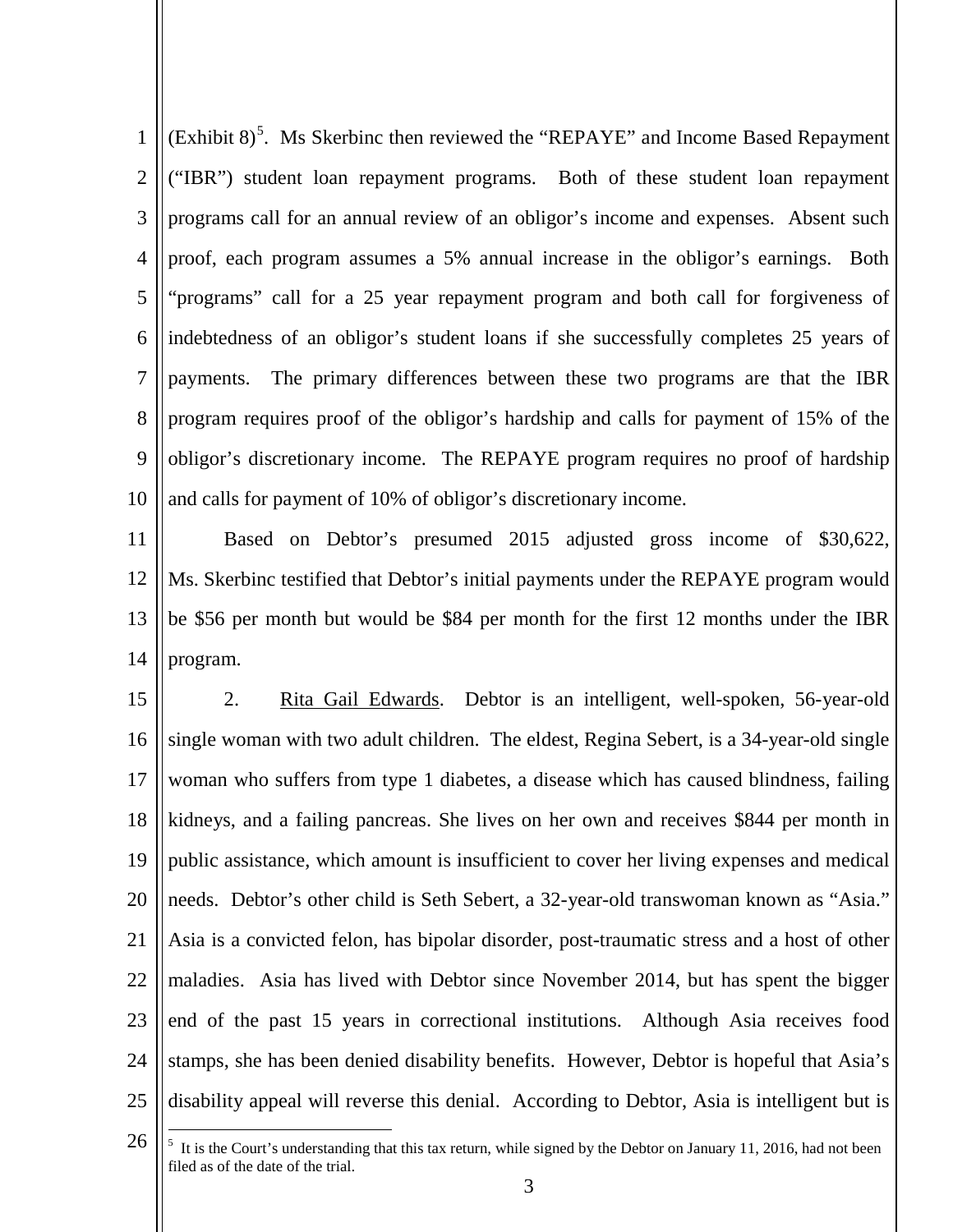1 2 3 so debilitated by her numerous psychological challenges that, for the foreseeable future, she is not likely to produce any meaningful support for herself or her mother's household. The father of Regina and Asia died in 1990.

4 5

6

7

Debtor has three degrees from Ottawa University, in Secondary Education (B.A. 1996), Education (Masters 2000) and Professional Counseling (Masters 2002). The student loans at issue were obtained to pay for Debtor's education and living expenses while pursuing these degrees at Ottawa.

8 9 10 11 12 13 14 15 16 17 18 19 20 21 22 23 Debtor's post-graduate employment includes jobs in education and various forms of counselling for wages ranging from \$16 to \$28 per hour. Debtor and her then husband both lost their jobs during the recession in 2009. In 2009, Debtor formed a sole proprietorship named SET Counselling ("SET") which provides a host of counselling services in Northern Arizona. Her tax returns from 2010 to 2014 reflect annual income ranging from \$26,625 to \$638 for an average annual income of \$14,157.80. In 2015, Debtor generated adjusted gross income of \$30,622. At the time of trial, Debtor's monthly take home income was generally about \$2,200 per month and her expenses were around \$2,500 per month. $\frac{6}{10}$  Defendant challenges the reasonableness of certain expenses of the Debtor including recreation (\$50 per month), term insurance (\$27) and two payments (\$403 per month) related to her 2015 purchase of a 2006 Toyota with 115,000 miles. One of the car loans calls for a monthly payment of \$153 to an arm'slength creditor but another \$250 per month is due to Debtor's mother and step-father who, post-petition, released their lien against a vehicle Debtor traded in so she could acquire the Toyota. Debtor has approximately 1.5 years of payments left on each of these loans.

24

. . .

 $\overline{a}$ 

<sup>26</sup>  $6$  While the JTPS reflects an agreed gross income of \$2,840 per month for the past six months and expenses of \$2,504 per month, the Debtor's testimony made it clear that these figures failed to include her income tax bills of about \$600 per month.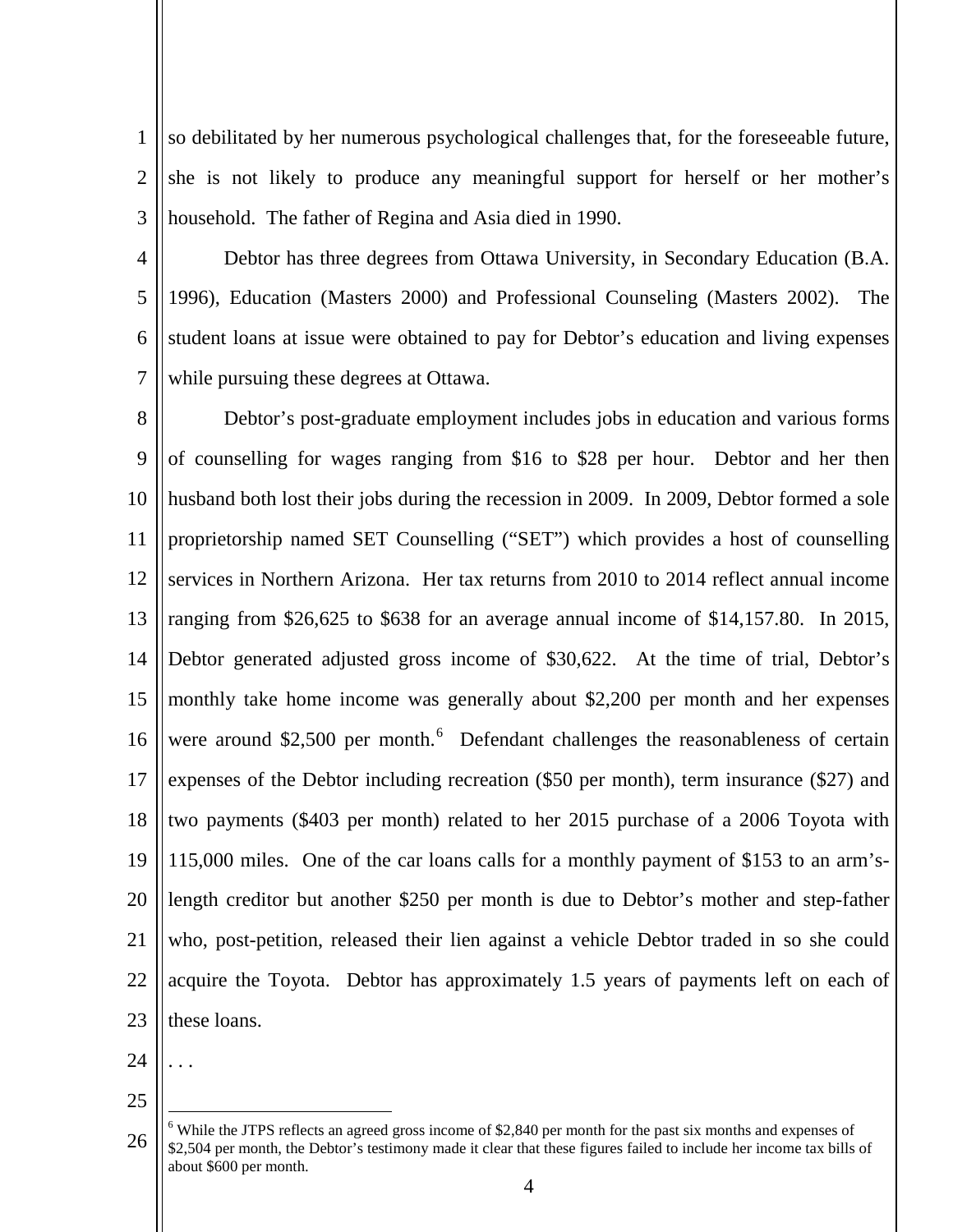1 2 3 4 5 6 Debtor has applied for numerous jobs in the past four years, to no avail. Her SET employment enables her to be relatively close to her children so she can attend to their needs while also providing the flexibility to take them to medical appointments and provide for their other daily demands. Regina, of course, cannot drive. Debtor receives no governmental aid nor does she receive income from any source beyond her work with  $SET.<sup>7</sup>$ 

7 8 9 10 11 12 13 14 15 Debtor's student loans were consolidated in 2006 after which time she requested and obtained several forebearances. See Exhibits 31 (dated December 16, 2010) , 32 (dated February 13, 2010) and 34 (dated February 22, 2011). Debtor made loan payments on her student loans in 2011 (at least four, totaling \$143.47), 2012 (at least 9, totaling \$201.39), 2013 (at least 13, totaling \$333.40) and 2014 (at least 7, totaling \$179.62) for an aggregate of at least 33 payments totaling \$857.88. Although Debtor made these loan payments, she failed to pay her income taxes between 2012 and 2015. She now owes unpaid taxes in excess of \$16,000, a portion of which she is repaying at the rate of \$150 per month.

16 17 18 19 20 21 22 23 Debtor lives with Asia in a tiny mobile home in Cornville, Arizona. She bought this mobile home for \$37,500 in April 2011 and pays \$494 per month towards the mortgage. Prior to acquiring the mobile home, she lived for two years in a 20-year-old fifth wheel trailer with her then husband. At her current residence she sometimes turns off the water heater for several months at a time in order to trim expenses. Debtor has no health insurance but is being assessed for health insurance under the Affordable Health Care Act. Although her 2015 tax return (Exhibit 8) has apparently not yet been filed, she expects it will produce an additional federal tax bill in excess of  $$6,000$ .<sup>8</sup>

24 . . .

25

 $\overline{a}$  $<sup>7</sup>$  Debtor has been divorced twice but neither former spouse pays her support of any kind. Asia does receive food</sup> stamps totaling \$190 per month.

 $8$  This amount is part of the \$16,000 tax debt referred to above.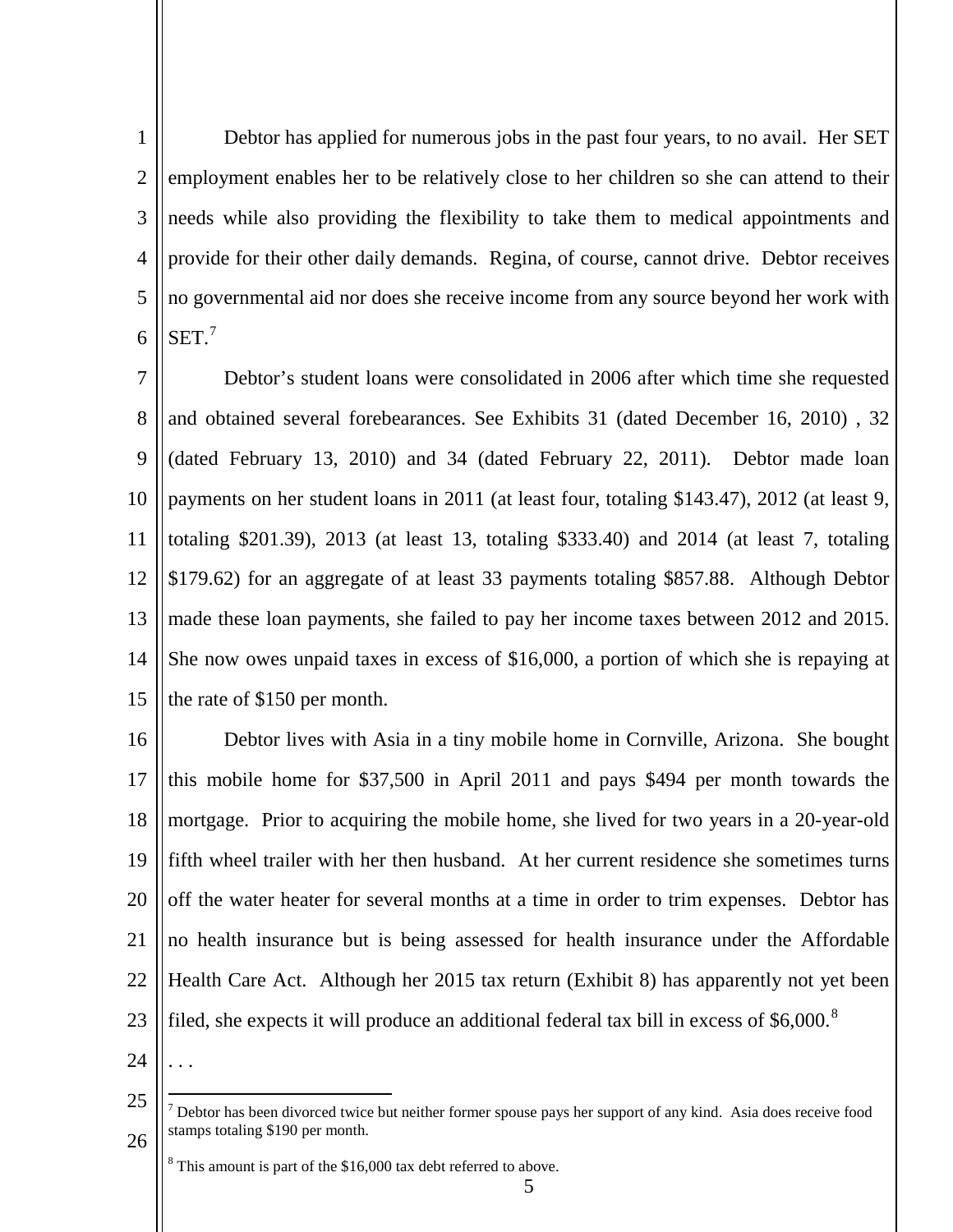| $\mathbf{1}$   | <b>II. JURISDICTION</b>                                                                                           |
|----------------|-------------------------------------------------------------------------------------------------------------------|
| $\overline{2}$ | This adversary proceeding is a core matter over which the Court has jurisdiction.                                 |
| 3              | 28 U.S.C. §§ 157(B)(2)(1) and 1334.                                                                               |
| 4              | <b>III. ISSUE</b>                                                                                                 |
| 5              | Has Debtor proven by a preponderance of the evidence that her student loans                                       |
| 6              | owed to Defendant are to be wholly or partially discharged under $\S 523(a)(8)$ of the                            |
| 7              | Code?                                                                                                             |
| 8              | <b>IV. LAW</b>                                                                                                    |
| 9              | Section 523(a) of the Code states in relevant part, as follows:                                                   |
| 10             | (a) A discharge under section $727 \ldots$ of this title does not                                                 |
| 11             | discharge an individual debtor from any debt—<br>(8) unless excepting such debt from discharge under this         |
| 12             | paragraph would impose an undue hardship on the debtor<br>and the debtor's dependents, for-                       |
| 13             | (A)(i) an educational benefit overpayment or loan made,<br>insured, or guaranteed by a governmental unit, or made |
| 14             | under any program funded in whole or in part by a                                                                 |
| 15             | governmental unit or nonprofit institution; or<br>(ii) an obligation to repay funds received as an educational    |
| 16             | benefit, scholarship, or stipend; or<br>(B) any other educational loan that is a qualified education              |
| 17             | loan, as defined in section $221(d)(1)$ of the Internal Revenue                                                   |
| 18             | Code of 1986, incurred by a debtor who is an individual;                                                          |
| 19             | Although $\S$ 523(a)(8) references "undue hardship," that term is not defined in the                              |
| 20             | Code. The Southern District of New York announced its definition of undue hardship in                             |
| 21             | Brunner, 46 B.R. 752 (S.D.N.Y. 1985) (Aff'd by 831 F.2d 395(2nd Cir. 1987)).<br>The                               |
| 22             | Ninth Circuit, in turn, adopted Brunner's three-prong undue hardship test in the case of                          |
| 23             | In re_Pena, 155 F.3d 1108 (9th Cir. 1998).                                                                        |
| 24             | The <i>Brunner</i> test is as follows:                                                                            |
| 25             | The Debtor is not presently capable of maintaining a ""minimal" standard<br>1.                                    |
| 26             | of living for herself and her dependents if forced to repay the [student] loans." Brunner,                        |
|                | 6                                                                                                                 |
|                |                                                                                                                   |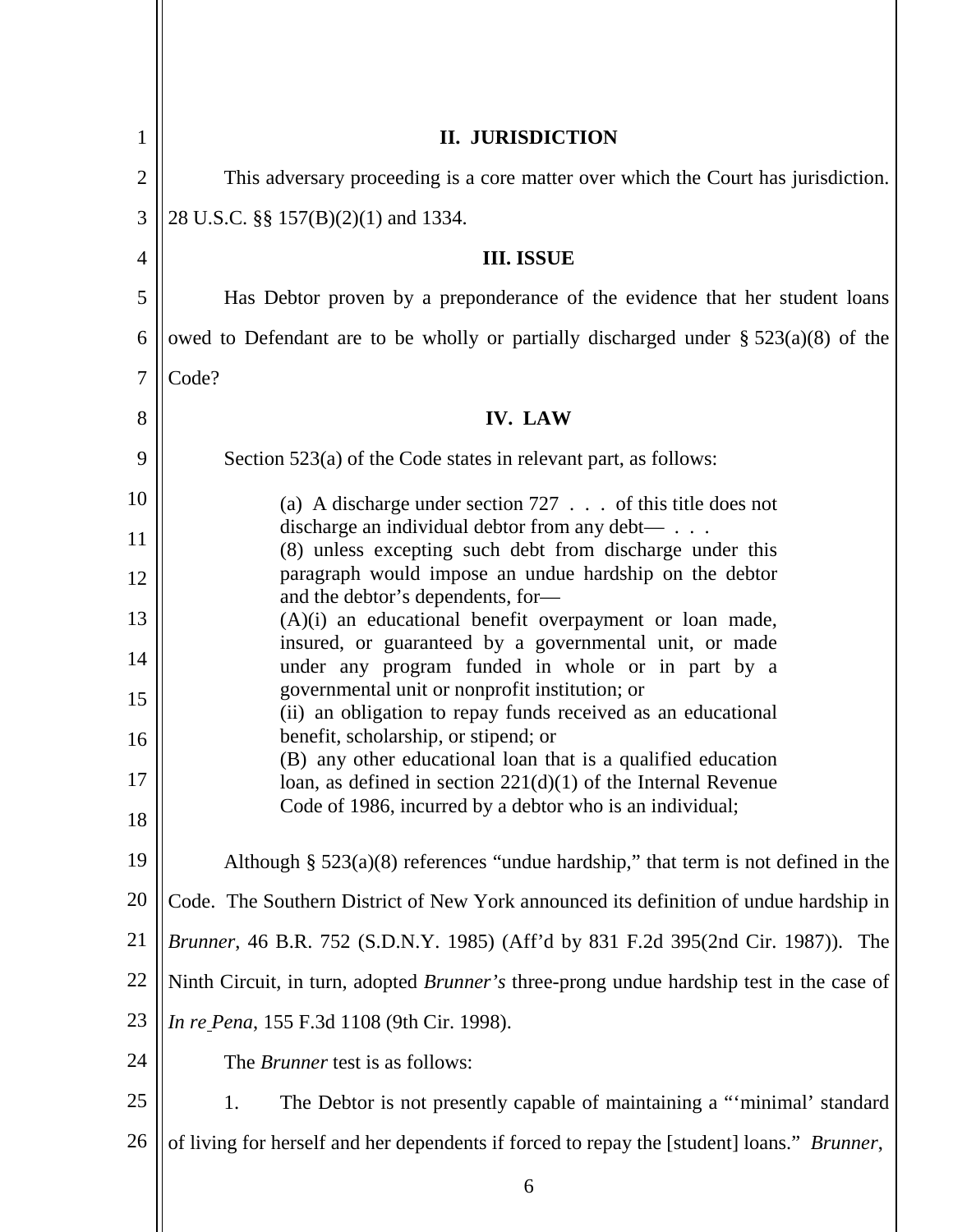- 1 831 F.2d at 396;
- 2 3 4 2. "That additional circumstances exist indicating that this state of affairs is likely to persist for a significant portion of the repayment period of the student loans." *Id*.; and
- 5 6 3. "That the debtor has made good faith efforts to repay the [student] loans . . . ." *Id*.

7 8 9 Debtor "bears the burden of proving by a preponderance of the evidence, all of the" three prongs of the *Brunner* test. *In re Birrane*, 287 B.R. 490, 494 (9th Cir. B.A.P. 2002). *See also In re Refino*, 245 F.3d 1083, 1087 (9th Cir. 2001).

10 11 12 13 14 15 16 17 Discharge litigation under  $\S 523(a)(8)$  is not necessarily a winner-takes-all proposition. "Bankruptcy courts may exercise their equitable authority under § 105(a) to partially discharge student loans." *In re Jorgensen*, 479 B.R. 79, 86 (9th Cir. B.A.P. 2012); *see also In re Saxman*, 325 F.3d 1168, 1173 (9th Cir. 2003). The Court's discretion extends to both the amount discharged and the repayment terms for the undischarged portion. *Jorgensen*, 479 B.R. at 86. However, even if the student loan discharge is partial, the Debtor still must satisfy all three prongs of the *Brunner* test. *Id*. and *Saxman*, 325 F.3d at 1174.

18

## **A.** *Brunner* **Prong No. 1 – Minimal Standard of Living**

19 20 21 22 To satisfy the first prong of the *Brunner* test, Debtor must demonstrate more than that she is experiencing tight finances. *In re Nascimento*, 241 B.R. 440, 445 (9th Cir. B.A.P. 1999). "In defining undue hardship, courts require more than temporary financial adversity but typically stop short of utter hopelessness." *Id.*

23

#### **B.** *Brunner* **Prong No. 2 – Additional Circumstances**

24 25 In describing the second prong of the *Brunner* test, the Ninth Circuit B.A.P. has noted: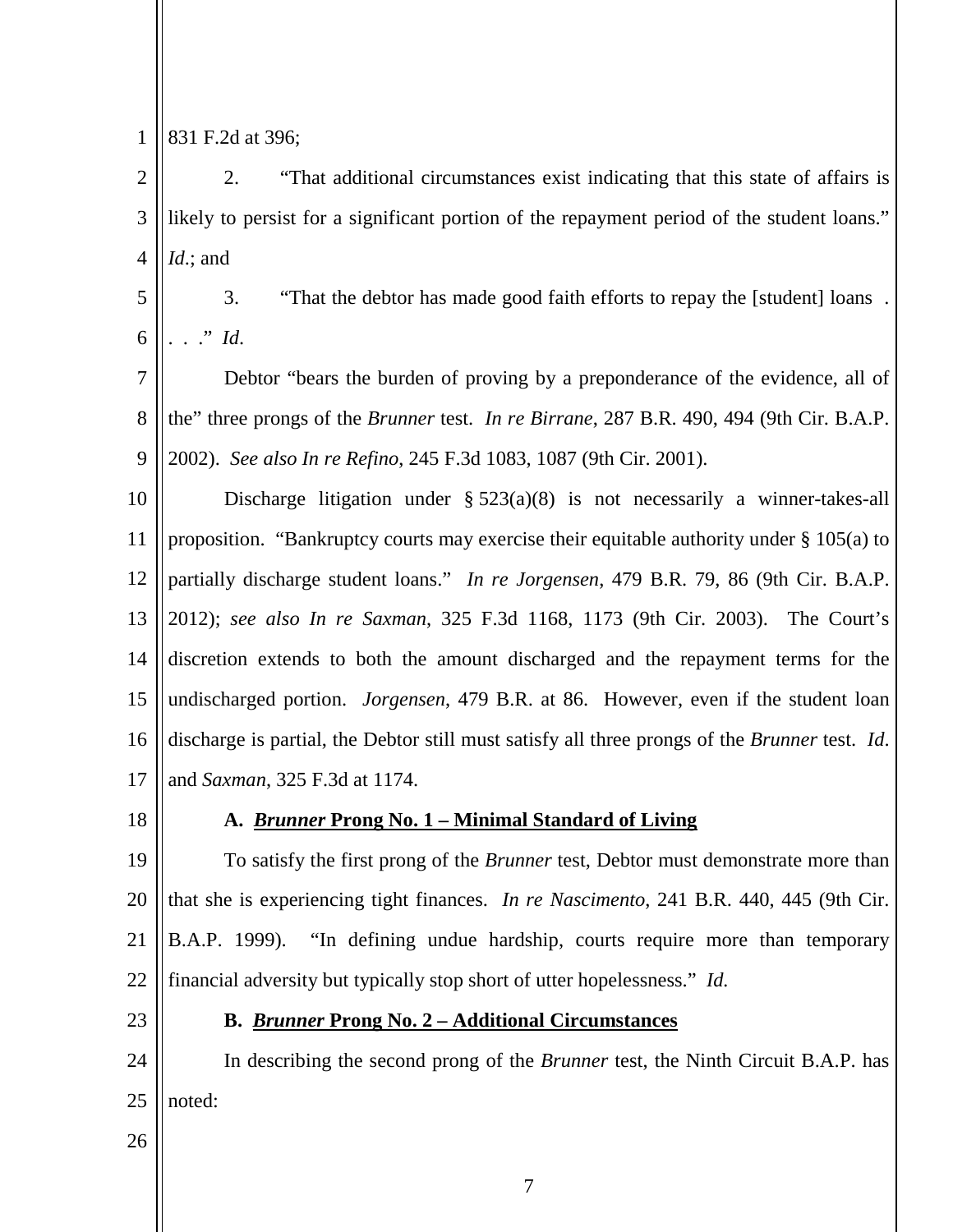| $\mathbf{1}$<br>$\overline{2}$ | Additional circumstances are any circumstances beyond the<br>more current inability to pay, that show the inability to repay<br>is likely to persist for a significant portion of the repayment |
|--------------------------------|-------------------------------------------------------------------------------------------------------------------------------------------------------------------------------------------------|
| 3                              | period. <i>In re Nys</i> , 308 B.R. at 444. "The circumstances need<br>be 'exceptional' only in the sense that they demonstrate                                                                 |
| 4                              | insurmountable barriers to the debtor's financial recovery                                                                                                                                      |
| 5                              | and ability to pay." <i>Id.</i> A court may consider a number of<br>factors not limited to the following: the debtor's age,                                                                     |
|                                | training, physical and mental health, education, assets, ability                                                                                                                                |
| 6                              | to obtain a higher paying job or reduce expenses. Id.                                                                                                                                           |
| $\tau$                         | Jorgensen, 479 B.R. at 88. The "additional circumstances" test is, "by its nature, case-                                                                                                        |
| 8                              | by-case." Nys, 308 B.R. 436, 444 (9th Cir. B.A.P. 2004) aff'd 446 F.3d 938 (9th Cir.                                                                                                            |
| 9                              | 2006).<br>The Nys court cites a non-exclusive list of twelve factors to review in                                                                                                               |
| 10                             | determining whether a debtor has satisfied the second prong of the <i>Brunner</i> test:                                                                                                         |
| 11                             | 1.<br>Serious mental or physical disability of the debtor or                                                                                                                                    |
| 12                             | the debtor's dependents which prevents employment<br>or advancement; Brunner, 831 F.2d at 396;                                                                                                  |
|                                | The debtor's obligations to care for dependents; <i>Id.</i> ;<br>2.                                                                                                                             |
| 13                             | 3.<br>Lack of, or severely limited education; Pena, 155                                                                                                                                         |
| 14                             | F.3d at 1114;                                                                                                                                                                                   |
|                                | Poor quality of education <sup>9</sup> ;<br>4.                                                                                                                                                  |
| 15                             | 5.<br>Lack of usable or marketable job skills; Birrane, 287<br>B.R. at 497;                                                                                                                     |
| 16                             | Underemployment;<br>6.                                                                                                                                                                          |
| 17                             | 7.<br>Maximized income potential<br>in<br>the<br>chosen                                                                                                                                         |
| 18                             | educational field, and no other more lucrative job<br>skills;                                                                                                                                   |
|                                | 8.<br>Limited number of years remaining in work life to                                                                                                                                         |
| 19                             | allow payment of the loan; <i>Brunner</i> , 831 F.2d at 396;                                                                                                                                    |
|                                | 9.<br>Age or other factors that prevent retraining or                                                                                                                                           |
| 20                             | relocation as a means for payment of the loan;                                                                                                                                                  |
| 21                             | Lack of assets, whether or not exempt, which could be<br>10.                                                                                                                                    |
|                                | used to pay the loan;                                                                                                                                                                           |
| 22                             | 11.<br>Potentially increasing expenses that outweigh any                                                                                                                                        |
| 23                             | potential appreciation in the value of the debtor's<br>assets and/or likely increases in the debtor's income;                                                                                   |
|                                | Lack of better financial options elsewhere.<br>12.                                                                                                                                              |
| 24                             |                                                                                                                                                                                                 |
| 25                             |                                                                                                                                                                                                 |
|                                | See Pena, 155 F.3d at 1114 (educational training for a job in an over-saturated market); Cota, 298 B.R. at 418                                                                                  |
| 26                             | (school's incompetency); Speer v. Educ. Credit Mgmt. Corp (In re Speer), 272 B.R. 186, 187 (Bankr. W.D. Tex.                                                                                    |

8

2001) (trade school had improperly trained debtor and few graduates obtained jobs).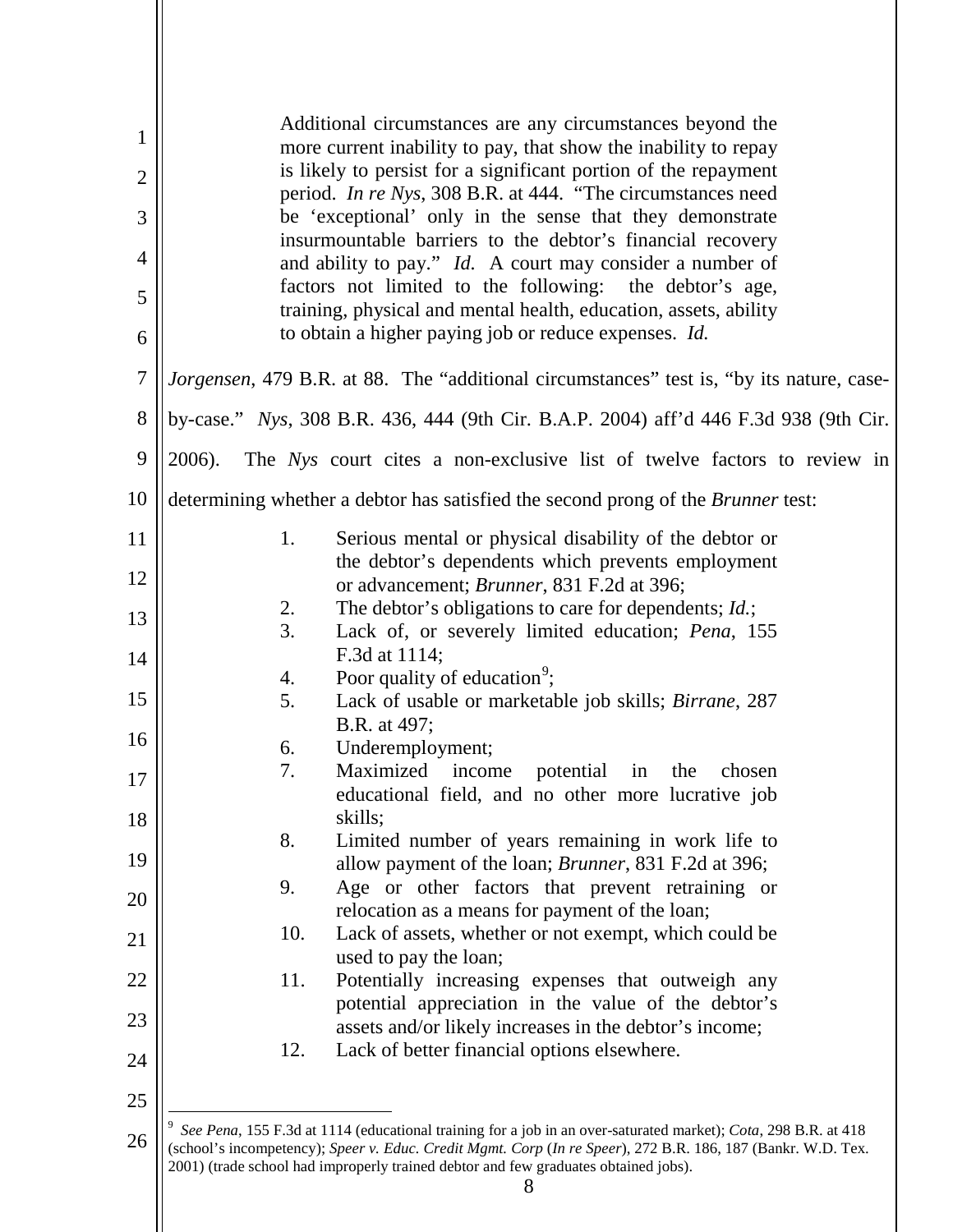1 *Nys* at 446-447.

| $\overline{2}$ | C. Brunner Prong No. 3 - Good Faith                                                                                   |
|----------------|-----------------------------------------------------------------------------------------------------------------------|
| 3              | In reviewing the third prong of the <i>Brunner</i> test, the Ninth Circuit B.A.P. has                                 |
| $\overline{4}$ | stated that:                                                                                                          |
| 5              | To determine good faith, the court measures the debtor's                                                              |
| 6              | efforts to obtain employment, maximize income, minimize<br>expenses, and negotiate a repayment plan. In re Mason, 464 |
| 7              | F.3d 878, 884 (9th Cir. 2006). Whether a debtor made<br>payments prior to filing for discharge is also a persuasive   |
| 8              | factor in determining whether she made a good faith effort to<br>repay her loans. In re Pena, 155 F.3d at 1114.       |
| 9              |                                                                                                                       |
| 10             | In re Jorgensen, 479 B.R. at 89.                                                                                      |
| 11             | In his concurring opinion in <i>In re Roth</i> , 490 B.R. 908, 920-923 (9th Cir. B.A.P.                               |
| 12             | 2013) Judge Pappas acknowledges that courts in the Ninth Circuit are bound by Brunner                                 |
| 13             | and Pena but makes impassioned and persuasive arguments as to why the Ninth Circuit                                   |
| 14             | should revisit this outdated test. Loyola Law School Prof. Anne Wells takes up Judge                                  |
| 15             | Pappas' torch and provides further background into the history of student loan                                        |
| 16             | dischargeability policies, statutes, case law and changed conditions in the market place.                             |
| 17             | Ann E. Wells, Replacing Undue Hardship With Good Faith: An Alternative Proposal                                       |
| 18             | for Discharging Student Loans in Bankruptcy, 33 Cal. Bankr. J. 313-344 (2016).                                        |
| 19             | Among other things, Prof. Wells notes that, as of March 13, 2015, student loan debt in                                |
| 20             | the United States totaled more than \$1.25 trillion. <i>Id</i> . This amount is more than the                         |
| 21             | combined national debts of Austria and Belgium. Id. At the end of 2012, Americans in                                  |
| 22             | their 50's owed \$112 billion and those in their 60's owed \$43 billion. <i>Id.</i> at 319. In                        |
| 23             | short, student loan debt is a gigantic issue in the United States, and not just for students                          |
| 24             | in their 20's.                                                                                                        |
| 25             |                                                                                                                       |

 $26$ 

. . .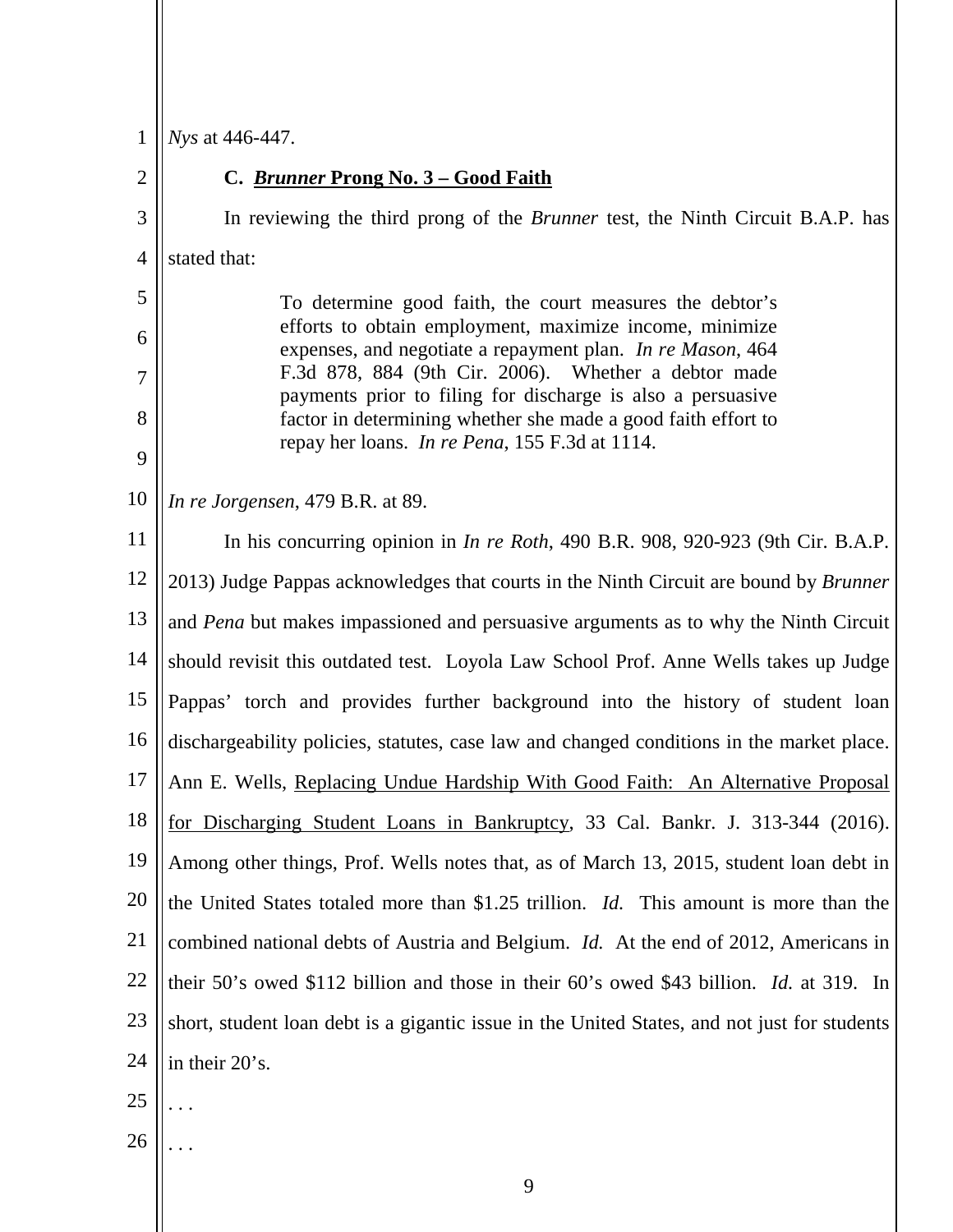1 2

#### **V. ANALYSIS**

#### **A. Minimum Standard of Living**

3 4 5 6 7 At present, Debtor is not just living hand to mouth, she is barely eeking out an existence. She lives in a tiny mobile home in a small but affordable Northern Arizona town. Her vehicle, while apparently serviceable, is an old high mileage compact car. Debtor does not live an extravagant life. She periodically shuts off her water heater in an effort to reduce expenses.

8 9 10 11 12 13 14 15 16 17 18 Defendant criticizes several of Debtor's monthly expenditures (e.g., recreation, term insurance and car payments). This Court, however, finds each of these expenses to be reasonable under the Debtor's circumstances. Debtor's term insurance provides an appropriate safety net for her children should Debtor pass away. The insurance premiums are nominal (\$27 per month). Debtor's \$50 per month entertainment expenses are hardly lavish. Debtor's car payments reflect the fact that she could not afford to buy a car for cash, that she had an outstanding balance on her trade-in, and that two lien payments were necessary to acquire the Toyota Corolla. Despite her efforts to minimize expenses, Debtor has been unable to timely pay her income tax bills. Debtor cannot presently maintain a minimal standard of living if she were forced to repay her student loans.

19 20 21 22 23 24 25 Debtor's financial difficulties are not merely a temporary state of affairs. Debtor's tax returns since 2010 reveal the prolonged nature of her financial hardship. These returns do not reveal that her two children have long suffered from their current ailments and both are dependent upon financial assistance which their mother supplies. For quite some time in the past and for the foreseeable future could not and will not be able to maintain a minimal standard of living if she were forced to repay her student loans.

26

. . .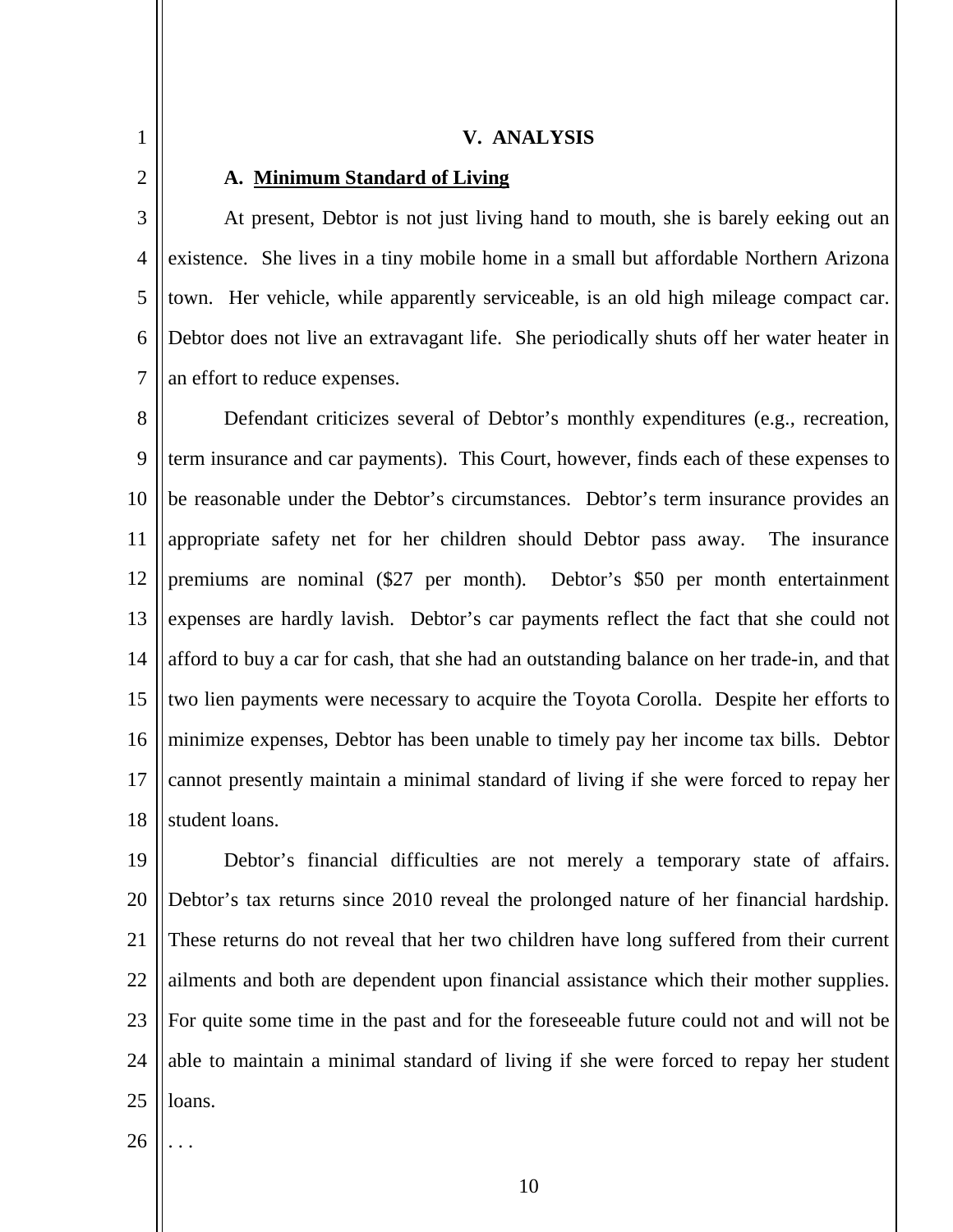1

### **B. "Additional Circumstances"**

2 3 This Court will address the second prong of the *Brunner* test by walking through the twelve steps program announced by the Ninth Circuit B.A.P. in *Nys*.

4 5 6 7 8 9 10 11 12 13 14 15 16 17 1. Disabilities of Debtor or Her Dependents. The Debtor is not physically or emotionally handicapped. In view of her monumental life challenges, this Court was impressed by how diligent, stable and well-adjusted she appeared to the Court. That said, Debtor is very restricted by the demands of motherhood and the realities of her income earning potential. Although Regina receives some state assistance, it is not enough to cover her cost of care. Debtor has for years been supplementing Regina's modest revenue and will need to continue doing so for the remainder of her life. As to Asia, at present, she appears to be wholly dependent upon her mother's income. Asia may be physically capable of performing some level of work but this Court was persuaded by Debtor's credible testimony to the effect that Asia is so affected by psychological issues that she is not likely to generate any meaningful income for a long time, maybe for the rest of her life. Regina's and Asia's conditions do not prevent Debtor from working but their needs have inhibited and will continue to inhibit Debtor's working hours and geographical location.

18

2. Caring for Dependents. See paragraph 1, above.

19 20 21 22 23 3. Educational Limitations. Debtor is well educated. For years she has been actively employed in her field of education. However, under the very best of circumstances, Debtor's education would not likely qualify her for a lucrative salary. The Court finds Debtor is making a reasonable level of income with the education and training she has acquired.<sup>10</sup>

24 . . .

 $\overline{a}$ 

<sup>26</sup>  $10$  The more puzzling question is how Debtor ever qualified for \$250,000 in student loans to pursue a course of study that was never likely to enable her to produce sufficient income to service her student loans. This, of course, is part of the student loan crisis addressed in Prof. Wells' article and Judge Pappas' concurrence referenced above.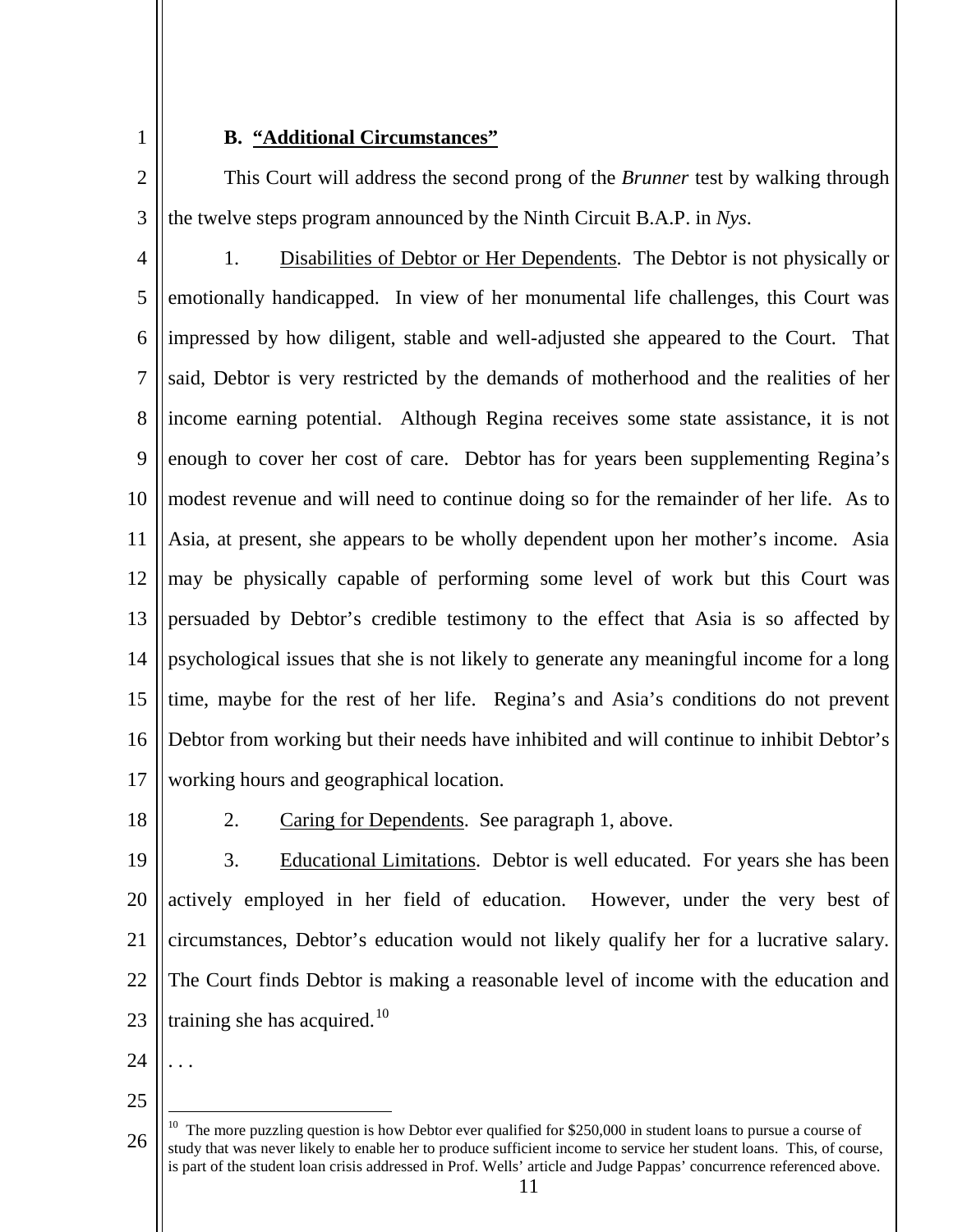1 2 3 4 4. Quality of Education. Debtor holds one undergraduate and two graduate degrees from Ottawa University. Ottawa is not exactly a name brand university but this Court was not supplied with evidence which would enable the Court to criticize the merits of the education supplied by this non-profit university.

5 6 7 8 9 5. Job Skills. Debtor has usable and marketable job skills but there is a limit to the earning capacity these skills can produce. Debtor could admittedly make more money in a bigger market place (e.g. Phoenix), but her expenses would also increase dramatically. Moreover, Debtor would not be in a position to care for her dependent<sup>11</sup> children as she is presently.

10 11 12 13 6. Underemployment. Debtor is somewhat underemployed at present. She does, however, periodically apply for regional jobs as they become known to her. Her underemployment is through no fault of her own. Nor, as Defendant suggests, has Debtor chosen to do less than she is capable of doing in the workplace.

14 15 16 17 18 7. No More Lucrative Job Skills. Debtor is and has long been actively employed in her chosen educational field. She is not likely to earn more anytime soon, especially since she must care for her two children. Unfortunately, Debtor does not possess other skills which would qualify her for more lucrative employment in another discipline.

19 20 21 22 23 24 8. Work Years Remaining. Debtor is 56 years old, a year younger than the author of this opinion. While some would say the 50's are the new 40's, we all know otherwise. Debtor likely has another eight years of maximum earning potential and maximum job performance. Our culture has long pegged age 65 as the logical retirement age. This Court anticipates Debtor will likely retire at 65. The student loan repayment programs discussed by defendant's witness, Ms. Skerbinc, call for a 25-year

25

<sup>26</sup> <sup>11</sup> Although Regina cannot be claimed as a dependent for tax purposes, this Court finds she is nevertheless materially (albeit partially) dependent on her mother's care and income.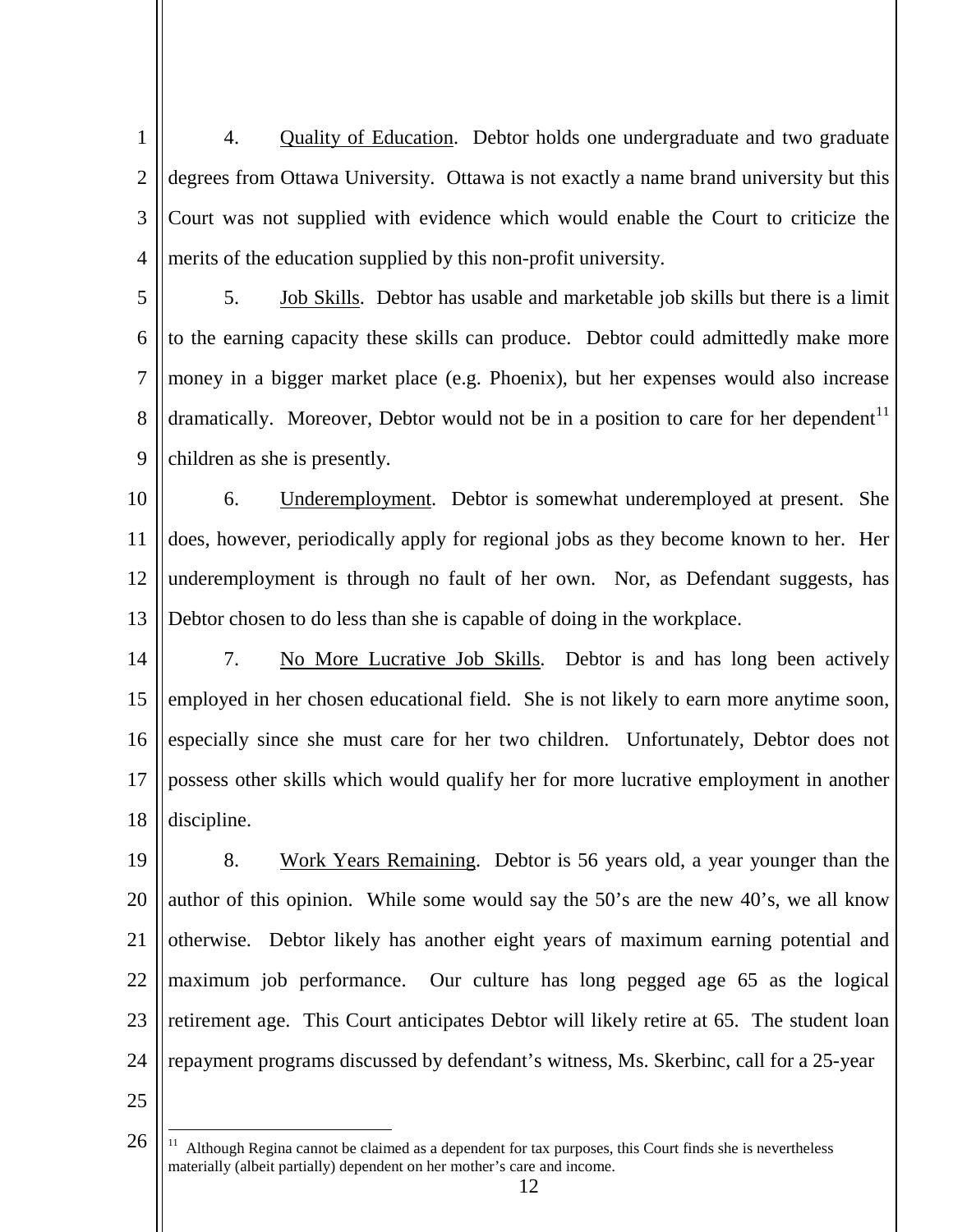1 payment regimen.<sup>12</sup>

2 3 4 5 6 7 9. Retraining Prospects. Debtor is already highly trained and skilled in her chosen field. To suggest she change careers at age 56 is not reasonable. More importantly, piling on additional student loan debt would be the Debtor's only means of acquiring new skills. Accumulating more student loans is the last thing Debtor needs. Devoting one to three more years in study would also be unwise if Debtor has only eight working years left in her.

8 9 10 10. Lack of Assets. Debtor owns a very modest home, a well-worn vehicle and an education that produces a minimal standard of living. She lacks the assets or means to pay all or even most of her student loans.

11 12 13 14 15 11. Increasing Expenses. Debtor has done a remarkable, even heroic, job trimming her expenses. There is no evidence that her mobile home will appreciate in value but this Court is well aware that Cornville has long been a sleepy rural community and that 600 sq. ft. mobile homes do not generally appreciate, nor do 10-year old Toyota Corollas.

16 17 18 19 20 21 22 12. Lack of Better Options Elsewhere. As noted in section V(B)(5) above, Debtor could and likely would earn more in a major metropolitan area, if a 56-year old woman could find the right job. However, her living expenses would also increase and she would likely need to find and pay for a replacement caregiver for Regina. Debtor is also convinced that the distractions of a bigger city will cause Asia to once again find herself in trouble with the law. Phoenix surely does hold a greater number of distractions than does Cornville.

23 24 In hindsight, it is a shame that Debtor ever incurred these student loan debts. While her Ottowa University education may have given her the tools and credentials to

25

<sup>26</sup>  $12$  Even if Debtor were required to adhere to a 25-year repayment schedule (a prospect this Court finds unreasonable to expect of a 56-year old woman), the discharge she could receive under these programs would leave her with significant debt forgiveness income. *See Roth*, 490 B.R. at 923.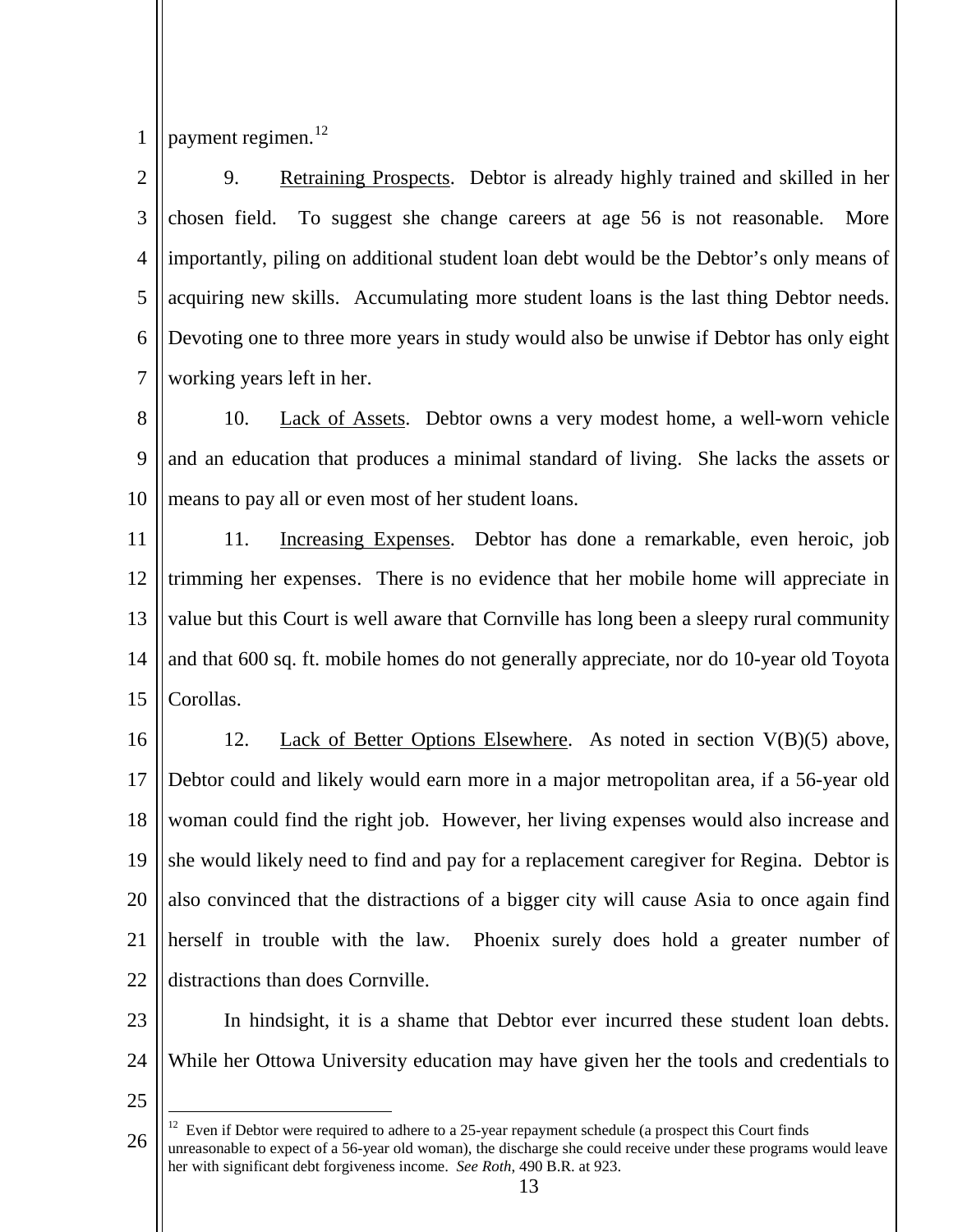1 2 3 4 5 6 work in an emotionally satisfying role and may have provided a well needed skilled counselor in her rural community, the predictable economic reward was never likely to justify the massive economic burden she incurred. Debtor, of course, is not blameless in this regard. She signed these loan obligations and promised to pay the balances. However, she was married and may very well have reasonably anticipated a different overall financial future for her and her family.

7 8 9 10 11 12 In summary, Debtor does not satisfy each and every one of the twelve *Nys* factors, but she does satisfy most of them. This Court finds that additional circumstances do exist in Debtor's life such that her grim financial circumstances are likely to persist for the remainder of her life. Short of acquiring a winning Powerball ticket, this Court finds the Debtor's dire financial straits will persist through and beyond the date she turns 65.

13

### **C. Debtor's Good Faith Repayment Efforts**

14 15 16 17 18 19 20 21 Since the student loans at issue were consolidated in 2006, Debtor made at least 33 payments on these loans. One could call these payments nominal but they were in accordance with her agreement with Defendant's predecessor(s) and those payments were in accordance with her financial means. Significantly, while Debtor was making these student loan payments, she was unable to pay her income taxes. She now owes \$16,000 in non-dischargeable tax debt. Debtor should not be forced to repay her student loans if doing so causes her to amass unpaid income tax liability. Debtor has satisfied the third prong of the *Brunner* test.

22 23 24 25 Defendant notes in the JTPS at page 22, that Debtor's home loan will be fully matured in  $2021$ ,  $^{13}$  assuming she does not refinance or buy a replacement home before then. Debtor will be 62 years old at that time. Her \$494 monthly payment may then be concluded but it is not unreasonable to believe she will need to commit that monthly

26